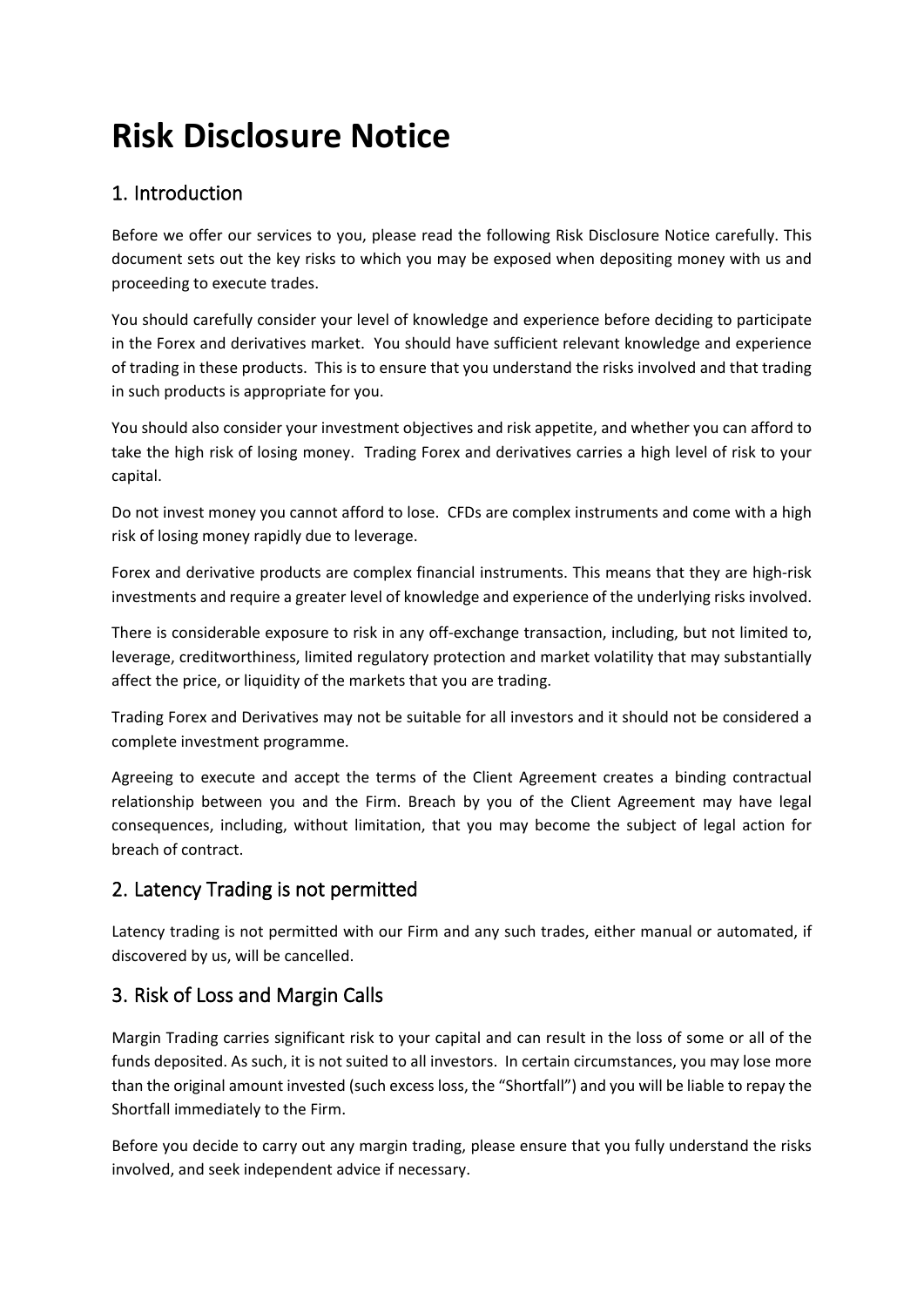#### 3.1. Margin calls & Margin Cuts

If you maintain trade positions in your trading account which come to exceed your Margin Limit because of adverse movements in your trading positions, you will be required to deposit additional funds immediately into your Account. You are responsible for ensuring that you always deposit enough margin for any losses that you may incur when your positions are closed. If you do not take any action to maintain your margin, as soon as your account reaches 100% Exposure (as calculated by the Electronic Trading System), some or all of the positions will be closed, at our discretion, in order to bring your trade exposure within the Margin Limit.

## 4. Suitability Considerations

Prior to offering you a Trading Account, we carry out a suitability assessment and provide a recommendation whether trading with us is suitable and appropriate for your particular circumstances. We determine this by asking you questions regarding your trading history, financial knowledge and experience, and financial resources. Despite this process and the ensuing recommendation, you may still lose money by trading with us and you should not regard this suitability assessment as a substitute for a disciplined and considered approach to your trading and personal responsibility for your education and appropriate risk-management.

## 5. Effect of Leverage

"Leverage" or "leverage trading" means you can place trades that are greater than the amount of money that you have deposited as margin. With leverage trading, you can make significant gains if the price moves in your favour. However, even a small movement in price against you can lead to substantial losses.

Forex and derivative products are leveraged products and the effect of leverage is that a small price movement can cause both gains and losses to be magnified. Trading derivatives and Forex may not be suitable for all investors. Please seek independent professional financial advice if you do not understand the risks involved in trading Forex and derivative products.

## 6. Market Risks and Volatility

Market risk or "systematic risk" is the risk of losses in positions arising from adverse movements in market prices.

Movements in the price of underlying markets can be volatile, particularly around market events such as economic and political news announcements. This will have a direct impact on your profits and losses. Knowing the volatility of an underlying market will help guide you as to where any Stops should be placed. It should be noted that volatility can be unexpected and unpredictable.

It is prudent to set stop losses when placing trades to limit their potential losses, although you must be aware that stop losses are not a guaranteed risk-management tool and will not work in certain situations, including, but not limited to, the following: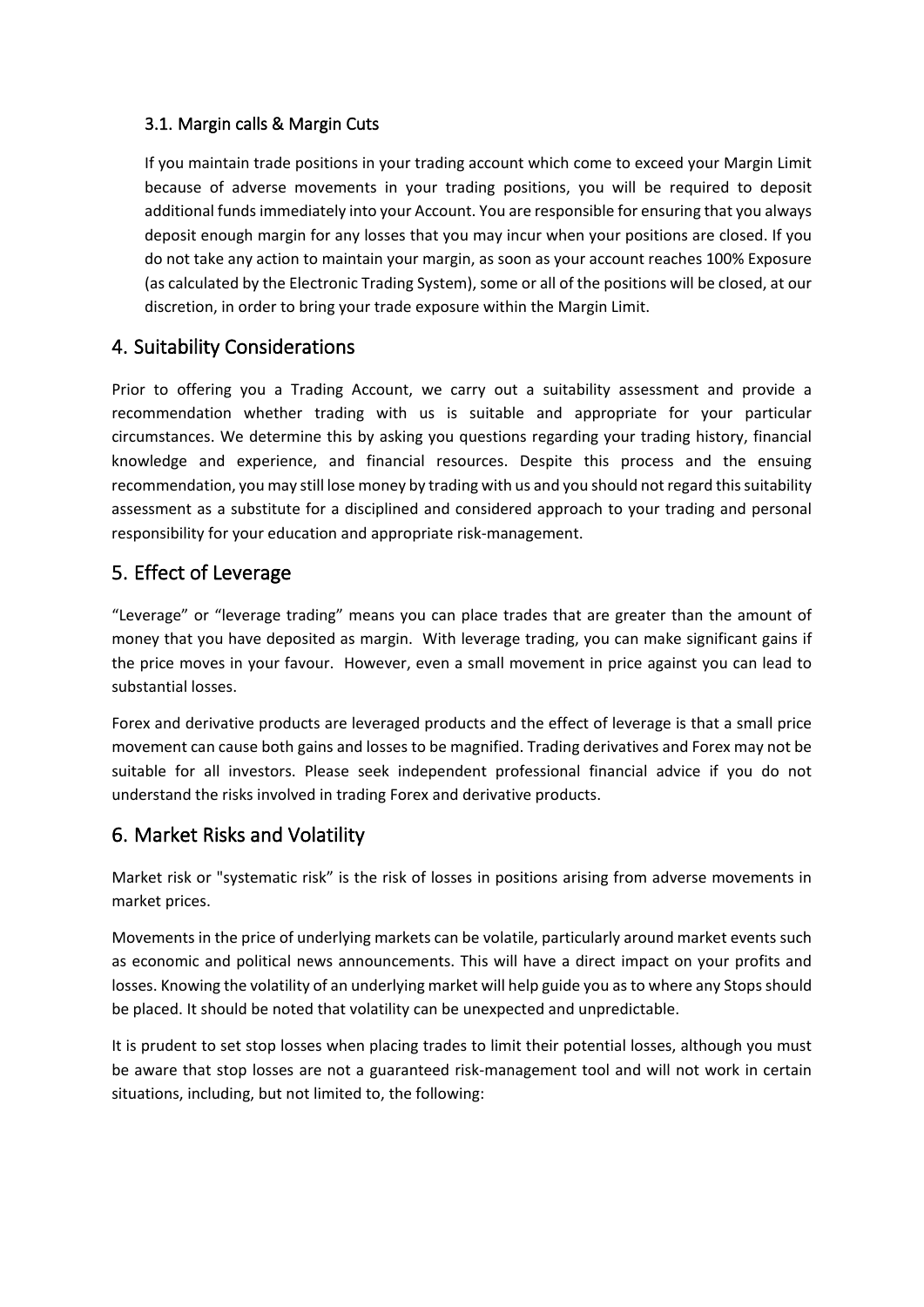#### 6.1. Gapping

Gapping is a sudden shift in the price of an underlying market from one level to another caused by market volatility. Gapping can occur at any time, whether the market is open or closed. If this happens when the underlying market is closed, the price of the underlying market when it reopens (and therefore our derived price) can be substantially different from the closing price, with no opportunity to sell your instruments before the market opens. This means that stop loss orders may be executed at unfavourable prices, either higher or lower than you may have anticipated, depending on the directions of your trades. In this instance, the stop loss will only be honoured on the first available closest quoted price in the market.

#### 6.2. Insufficient liquidity

Market conditions can change significantly in a very short period of time. Under certain trading conditions it may be difficult or impossible to liquidate a position. This may occur, for example, at times of rapid price movement if the price rises or falls in one trading session to such an extent that under the rules of the relevant exchange trading is suspended or restricted. If your stop loss cannot be filled at the requested level, it will be honoured on the first available quoted price in the market.

## 7. Execution and Liquidity Risks

Your market order may be rejected. The reasons for this happening, can include, but are not limited to, system latency (the speed of trade execution), volatile market conditions/ insufficient liquidity; incorrect order placing by you; slippage beyond your prescribed limits or other forces outside of our control (see Force Majeure).

Limit orders may be affected by liquidity conditions relative to the size of your order and those other orders placed at a given price which may result of them not being filled.

Stop orders may be gapped and filled at the first available market price, thereby reducing their effectiveness from time to time.

## 8. Credit and Systemic Risks

In order to execute transactions on your behalf, we transact with third party banking institutions to hold client money and also deposit client margin with our liquidity provider, which itself is a regulated banking institution. The insolvency of any of these third-party entities may cause the insolvency of our Firm and may delay the return of client moneys to you. Note however that we attach the greatest importance to client money protection and have taken every step to protect client funds. In general, certain eligible claimants may be entitled to some compensation from the Financial Services Compensation Scheme in the event of a client money shortfall due to our Firm's insolvency or winding up. We are also required to hold a statutory amount of regulatory capital as a financial buffer to mitigate the adverse financial effects of insolvency and/or winding up on our clients.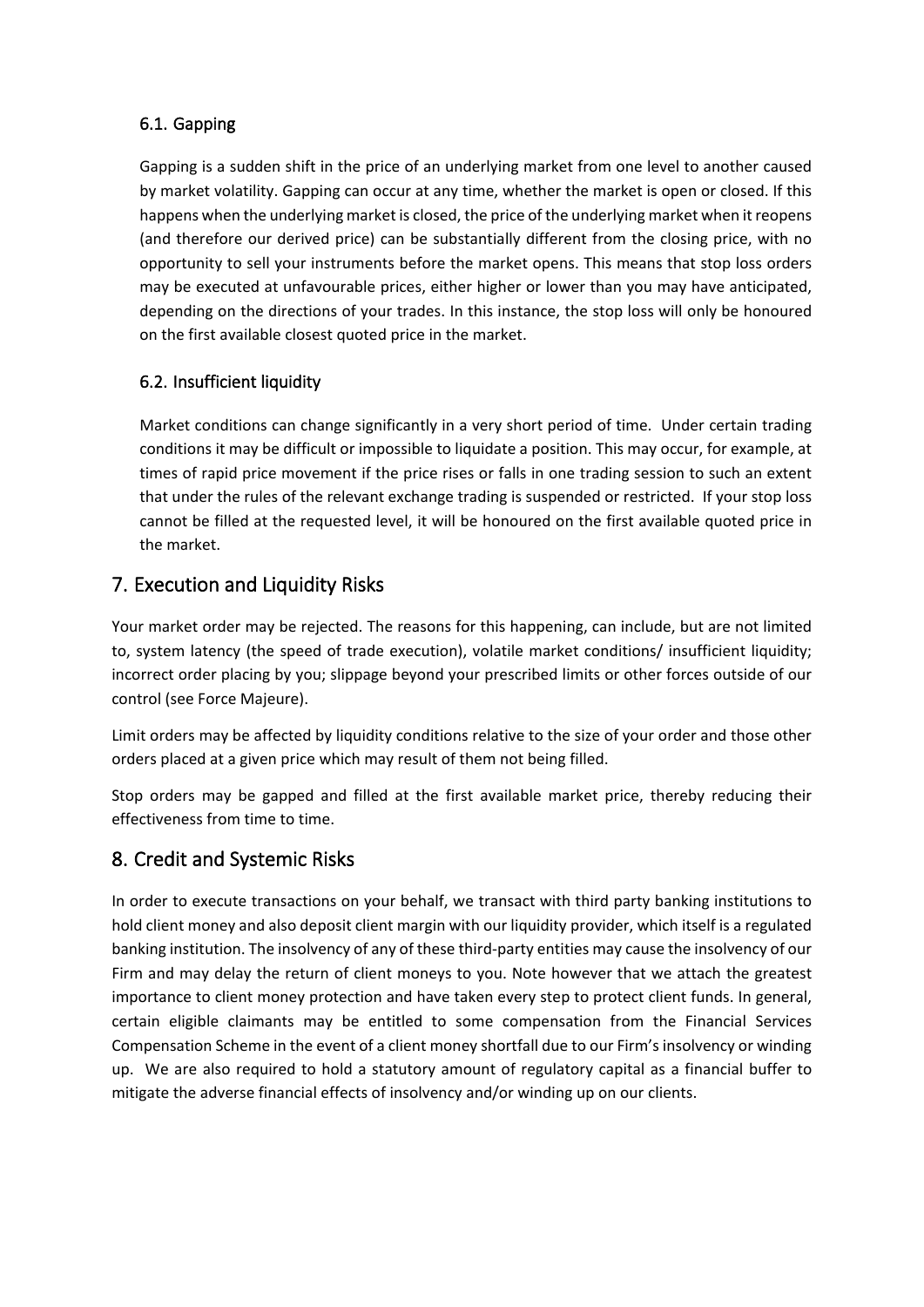# 9. Alchemy Markets Risk Management Changes

We may be required at any time and without notice to amend the terms on which certain instruments may be traded or traded at all to protect the Firm against over-concentration of risk. For instance, initial or variation margin may be increased, certain underlying instruments may become prohibited or your account's Margin Limit may be increased. If this happens, we will notify you in writing and you may be required to close some or all of your open positions, possibly at a loss.

# 10. Regulatory Risk

Competent authorities may prohibit certain transactions outright or impose bans on specific trade positions, including, without limitation, bans on short-selling of financial stocks, government bonds CFDs. Regulatory bodies may also exercise their statutory discretion to compel the Firm to cease trading which will result in your positions being closed or alternatively, you and/or the Firm may be prevented from closing or risk managing your positions or the Firm may even be prevented from notifying you that such events have taken place for a given period of time. You are likely to suffer loss in any of these situations.

Competent authorities may also impose increasingly onerous compliance and reporting obligations, licensing fee, regulatory capital or other operational requirements on the Firm which may, in severe circumstances, result in the Firm ceasing to trade. We take a prudent approach to ur liquidity and capital requirements to mitigate this risk.

## 11. Risk and Force Majeure

If our own technology or that of our liquidity counterparty or any third-party infrastructure on which our operations depend, including, without limitation, our data centre servers or commercial broadband as well as back-up providers or systems for essential infrastructure, suffer a fault for any reason, you may suffer loss as a result. The firm will in each circumstance assess the reason for the losses incurred and, where possible and at its sole discretion, compensate the affected Clients.

If an extraordinary event outside the control the Firm occurs, known as an Act of God or force majeure event, which includes, without limitation, war, strike, riot, crime, hurricane, flooding, earthquake, volcanic eruption, which prevents the firm from fulfilling its contractual obligations to you (each, a "Force Majeure Event"), your positions may be closed or may be unable to be managed for a period of time. You may suffer loss as a result of a Force Majeure Event occurring.

# 12. Execution Only / No Advice or Fiduciary Relationship

Our Clients are self-directed investors executing on an execution-only basis. This means that the Firm is not your advisor or acting in any fiduciary capacity for you. You are responsible for the trades you place, for how you monitor the trades and for any losses that result from this activity. As set out in the Client Agreement, our Firm shall not be liable for any losses you incur in the course of your trading activities.